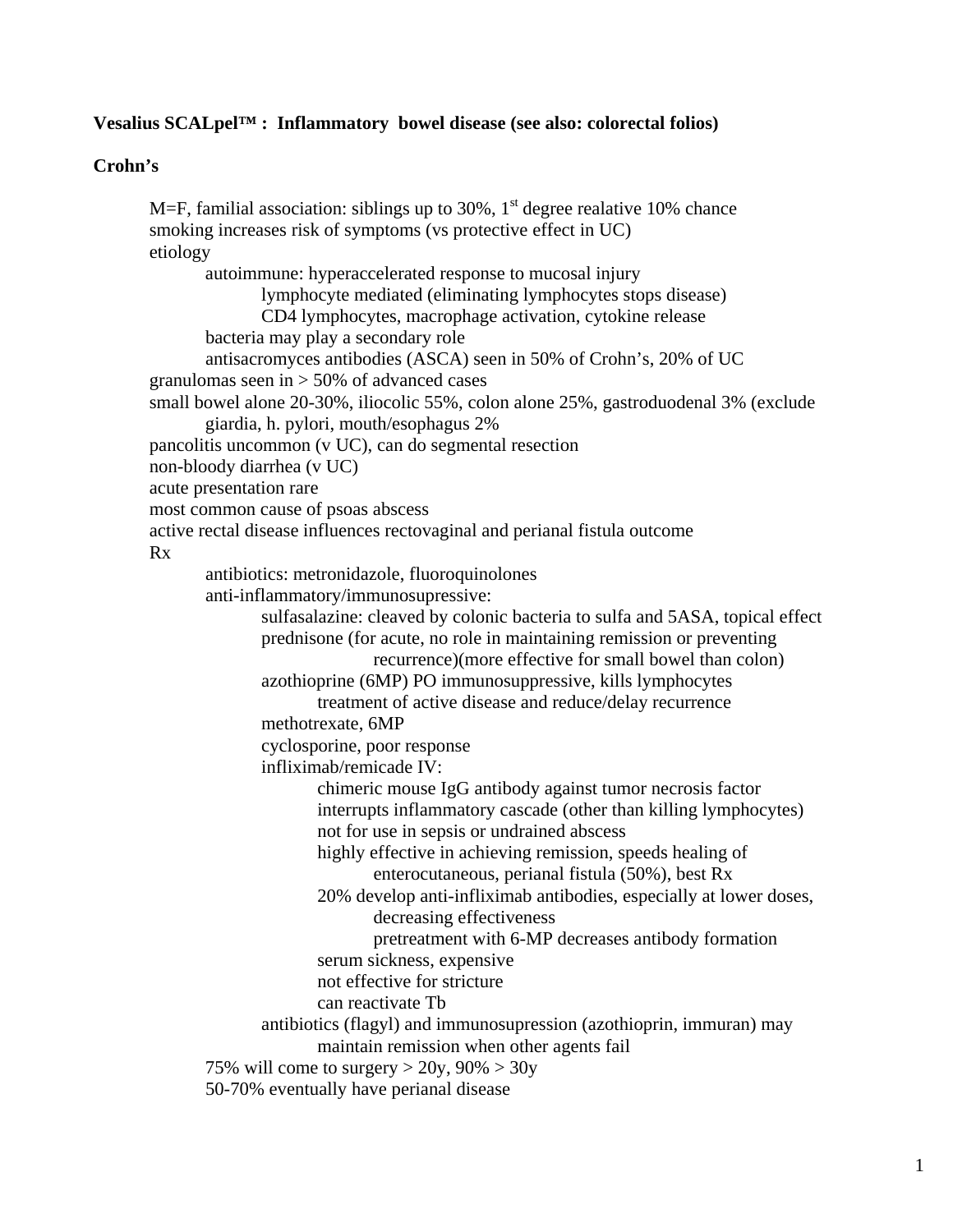#### operative indications:

 obstruction, intractability (50% of indications), abscess, fistula (35%), perianal, toxic megacolon, hemorrhage, cancer

 loose, draining seton for draining fistula; medical Rx before attempt definitive surgery; may require endorectal advancement flap

enterovesical fistula absolute indication for surgery; not for enteroenteric fistula

## surgery

 goal, preserve as much bowel length as possible resect to grossly, not necessarily histologically normal bowel stricturoplasty whenever possible with multiple areas fibrotic, not active inflammation

#### recurrence

 smoking increases risk iliocecal highest recurrence of all patterns 90% Endoscopic recurrence < 3y clinical disease 70% 3-5y 50% surgical disease @5y reoperation: iliocolic > ileal > isolated colonic (most favorable) 2 groups: indolent, fulminant

#### short bowel syndrome

 < 120cm = short bowel, < 70cm TPN dependent (45cm with ileocecal valve preserved) diarrhea, fluid and lyte disturbance, malnutrition, gallstones (interruption of enterhepatic circulation), nephrolithiasis (hyperoxaluria from increased oxalate absorption) proximal resection better tolerated than distal (better ileal adaptation) diarrhea from hypergastrinema/gastric hypersecretion or bile acid malabsorption Rx: fiber, opoids, H2 block, bile acid binders (cholestyramine) infants adaptation possible with  $15{\text -}25$ cm  $\&$  intact ileocecal valve, 40 cm without enteral feeding essential for adaptation, complex macronutrients to maximize mucosal work

### terminal ileitis

 Crohn's v Yersinia, campylobacter infection Dx stool culture, scope, Bx mesenteric fat wrapping not seen in infectious ileitis

#### **Ulcerative colitis (UC)**

 twice as common as Crohn's, M=F, 10-30% familial, smoking protective 90% chronic relapsing, 10% fulminant crypt inflammation, abscess (always present), ulcer rectum involved 95% of time (10% of isolated colonic disease indeterminate between Crohn's and UC) ulcerative proctitis alone in 30-40% of cases, L colon 40-50%, pancolitis 30-40%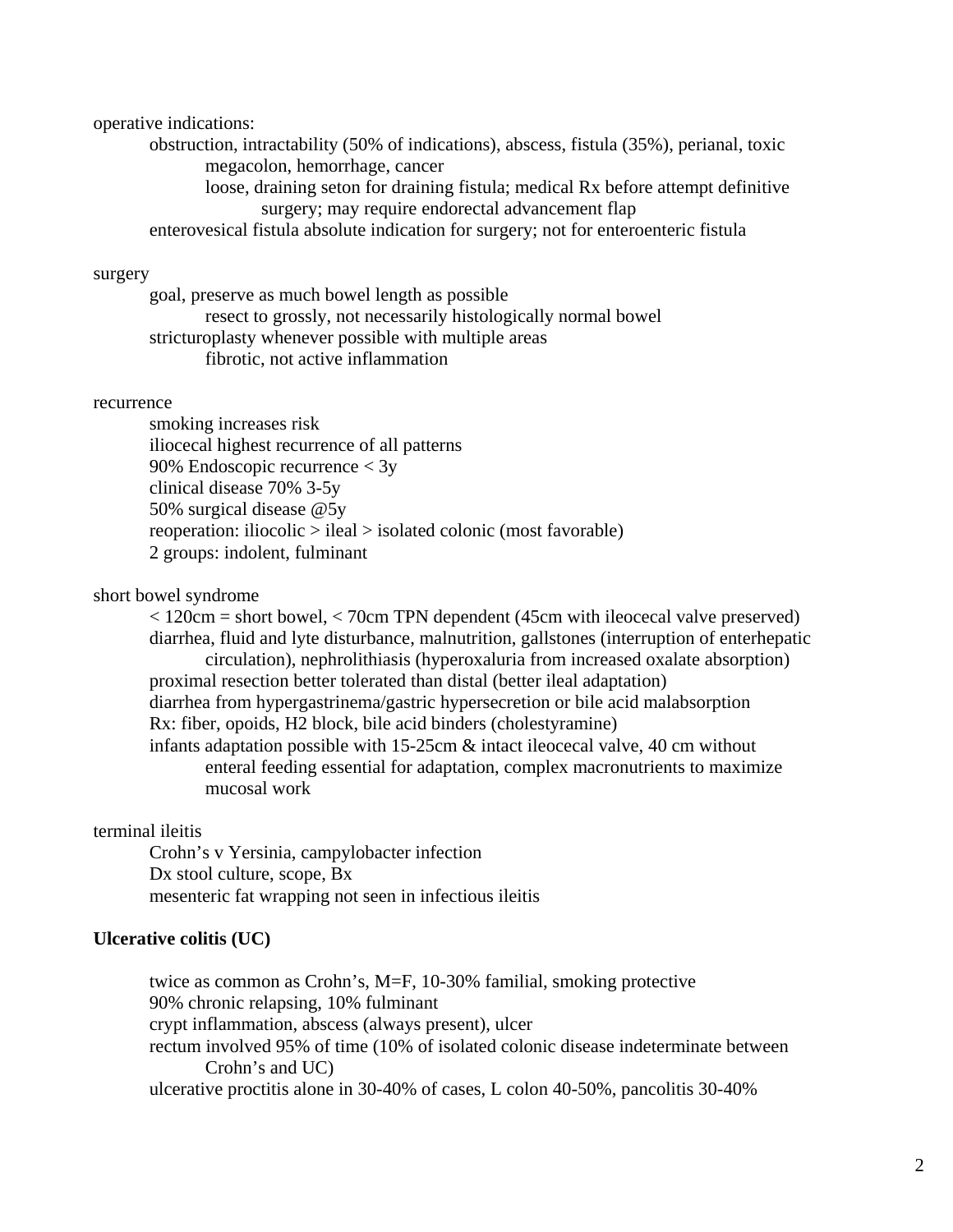reactive atypia associated with flare up, resolves, no malignant potential v dysplasia extraintestinal manifestations: sclerosing cholangitis, cholangiocarcinoma, iritis, enteropathic arthritis, ankylosing spondylitis, pyoderma gangrenosa, erythema nodosa pyoderma gangrenosa (usually extremities, clinical Dx) Rx hi dose steroids

if peristomal resite stoma

### medical Rx

 sulfasalazine, other 5-ASA preparations, oral and topical mesalamine enema (5ASA preparation) azothioprine, cyclosporine (rarely used) (infliximab not indicated) prednisone for acute episode, but not maintenance does not prevent recurrence

#### cancer risk

 0.5-1.0% per year after 10y risk proportional to extent, severity and duration cancers detected later, but same virulence stage for stage more multicentric, evenly distributed, more proximal than sporadic no clear adenoma to cancer sequence; goes from flat mucosa to cancer without polyp 88% of UC colon cancers have associated dysplasia, some cancers develop without evidence of dysplasia, no colonoscopic clues indeterminate mass, stricture that can't get by, bx, do colectomy

#### surgery

 iliorectal anastomosis no longer done (anal incontinence), proctocolectomy with Brooke ileostomy rare, ilioanal pouch most common now if candidate for sphincter sparing, can do ileoanal pouch (+/- protective temporary diverting ileostomy)

## **Diverticulitis**

Hinchy classification:

I confined pericolic

II distant abscess

III peritonitis, abscess rupture, no bowel communication

IV fecal peritonitis, communication with bowel

 uncomplicated treat with antibiotics, mild outpatient, significant in hospital IV antibiotics to improvement, switch to oral antibiotics and discharge (no need for additional 24h observation on oral antibiotics)

increasing in younger, especially obese women

 younger (<50) no longer considered higher risk for complications and recurrence 2% recurrence rate/y

 complications: abscess, perforation, fistula (secondary to abscess, drainage into adjacent structure; most common cause of colovesical fistula > cancer > Crohn's)

complicated diverticulitis requiring surgery: resect if possible v divert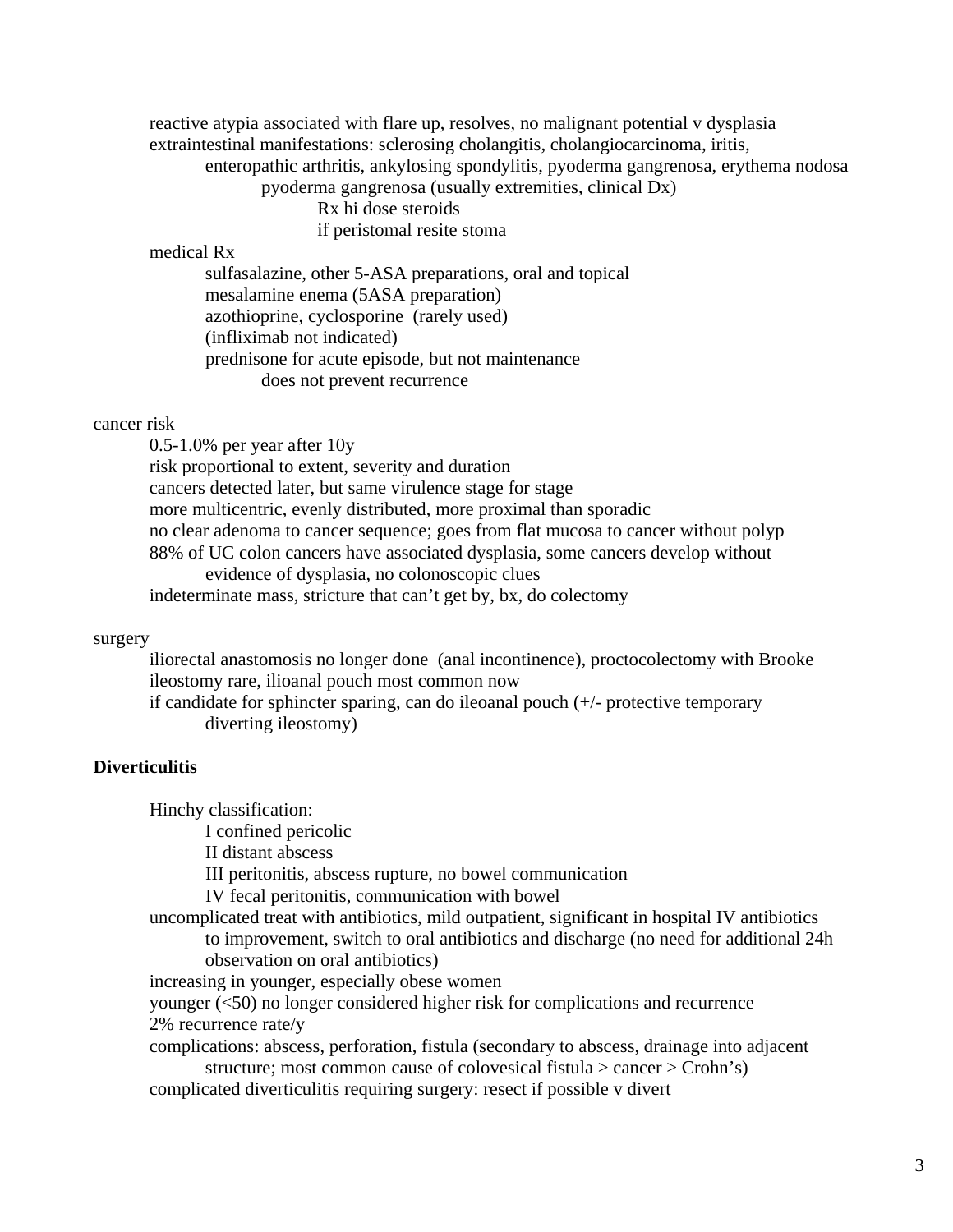resect down to rectum where taenia splay and diverticulae end 5% recurrence after elective resection scope 6w after acute episode r/o cancer no surgery until  $3<sup>rd</sup>$  or  $4<sup>th</sup>$  attack unless immunosupressed

# **C. difficile colitis**

 10-20% of antibiotic associated diarrhea due to c. diff within 3w of antibiotics spore-forming toxic bacteria c. diff spores not killed by alcohol, only bleach; hand washing more effective > alcohol risks: > 65, broad spectrum antibiotics (especially aminoglycosides), immunosupression, chemotherapy, severe disease narcotics and antiperistaltics increase risk of progression Dx: enzyme immunoassay most common and rapid, but 10-20% false negative c.diff toxin a A/or B, repeat if negative stop antibiotics oral flagyl, vanc 500mg QID X 10d (increasing flagyl resistance, vanc first line drug) toxic megacolon, total abdominal colectomy, 48% mortality

#### **Acute colonic pseudoobstruction (Ogilvies)**

 post-op (especially ortho), trauma, burn, sepsis, MI, congestive heart failure, stroke, respiratory failure, renal failure, metastic cancer, electrolyte abnormalities (hyponatremia, -kalemia), diuretics r/o obstruction with gastrografin enema, C-scope Dx and decompression avoid barium: peritonitis with perforation Rx neostigmine (cholinesterase inhibitor, 2mg in 100cc X 1h), monitor EKG, prompt response works via parasympathetic nervous system 80% success restoring coordinated colonic propulsion, 25% recurrence pain in the absence of ischemia not a contraindication to neostigmine risk of perforation with very dilated colon neo-induced bradycardia: caution in patients with bradyarrhthymias, on beta blockers, Rx atropine increased airway reactivity/bronchospasm, airway secretions, cramps, salivation OR for ischemia, peritonitis

### **Ischemic colitis**

 80% of intestinal blood flow goes to mucosa and submucosa colon blood flow 50% of small bowel flow rate, more sensitive to ischemia increased colon motility does not increase blood flow v small intestine 90% of  $pts > 60$  aneurysm, lo flow (cardiogenic, shock), drugs (dig, cocaine), vasculitidies, coagulopathy, most idiopathic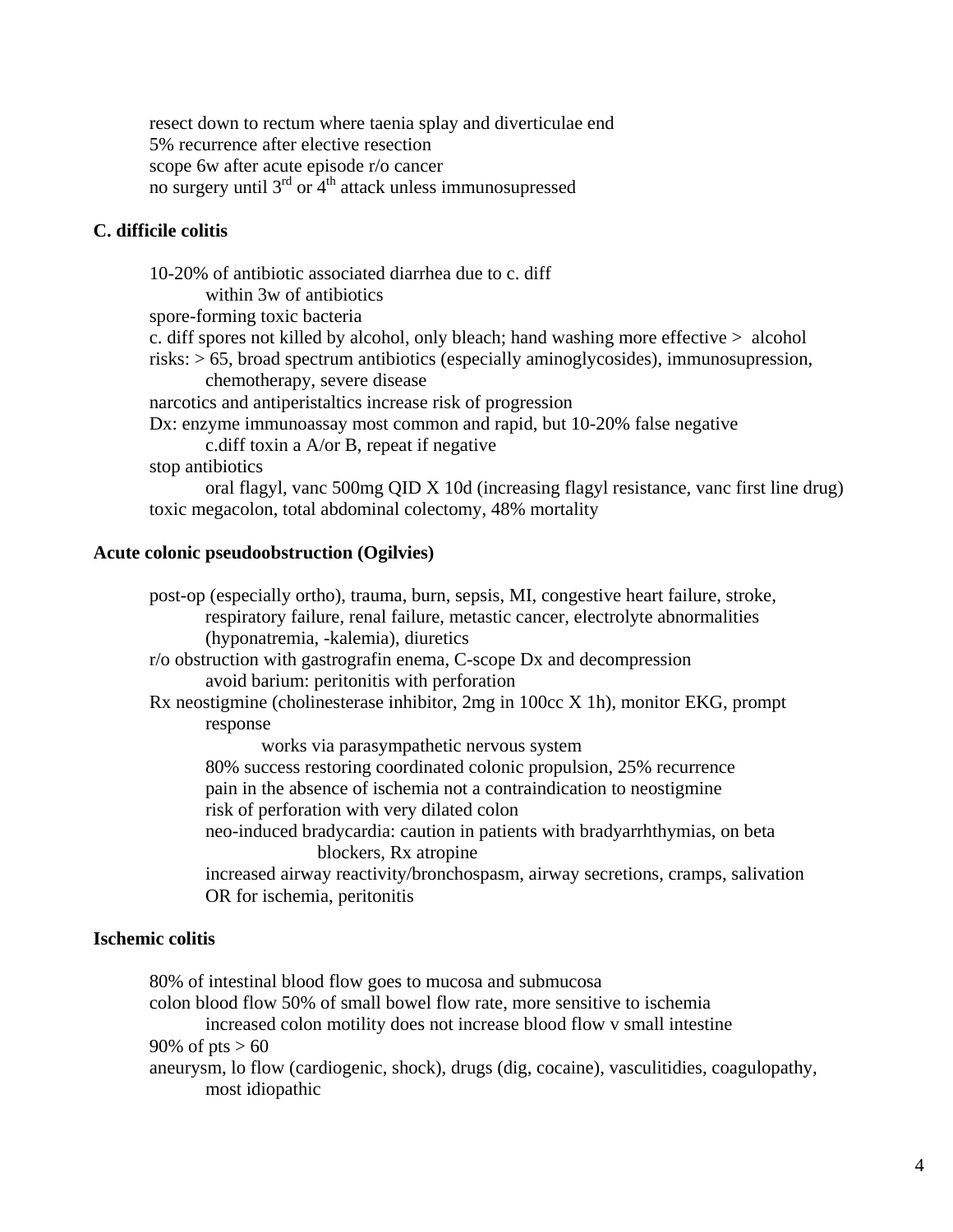predilection splenic flexure (Griffith's point), descending, sigmoid, rectosigmoid (Sudek's point) bloody stool, abdominal pain, thumbprinting on flat plate, mucosal edema CT antibiotics, observe, most resolve rare long term sequella: stricture

# **Sclerosing mesenteritis/mesenteric panniculitis/mesenteric lipodystrophy/retractile mesenteritis/ sclerosing lipogranulomatosis**

 unknown etiology, three phases 1. degeneration of mesenteric fat (may resolve) 2. inflammatory reaction (panniculitis) 3. fibrosis (retractile mesenteritis)(small bowel obstruction) pain, fever, malaise differentiate from inflammatory pseudotumor, idiopathic retroperitoneal fibrosis, lymphoma, sclerosing peritonitis, desmoid, sarcoma; bx to exclude malignancy Rx: anti-inflammatory or immunosupression: steroids, colchicines

# **Perianal abscess**

most perianal abscesses intersphincteric

#### **Rectovaginal fistula**

 50% of obstetrical rectovesical fistulas heal spontaneously 10% of repairs break down radiotherapy fistula usually require colostomy

### **Volvulus**

 Sigmoid (see VIDs 994, 1369)  $3<sup>rd</sup>$  most common cause of larger bowel obstruction in western countries (after cancer and diverticulitis) most common cause in the 3<sup>rd</sup> world plain films diagnostic > 50% 90% Dx combined with BE/gastrografin management endoscopic detorsion successful > 75% of cases recurrence rates 40-50% after endoscopic decompression alone options: resection/Hartmann's or reanastomosis sigmoidopexy (less favored) cecal (see VIDs 205, 1001) less common patients 10-20 years younger than sigmoid 10-20% of U.S. population have mobile cecum